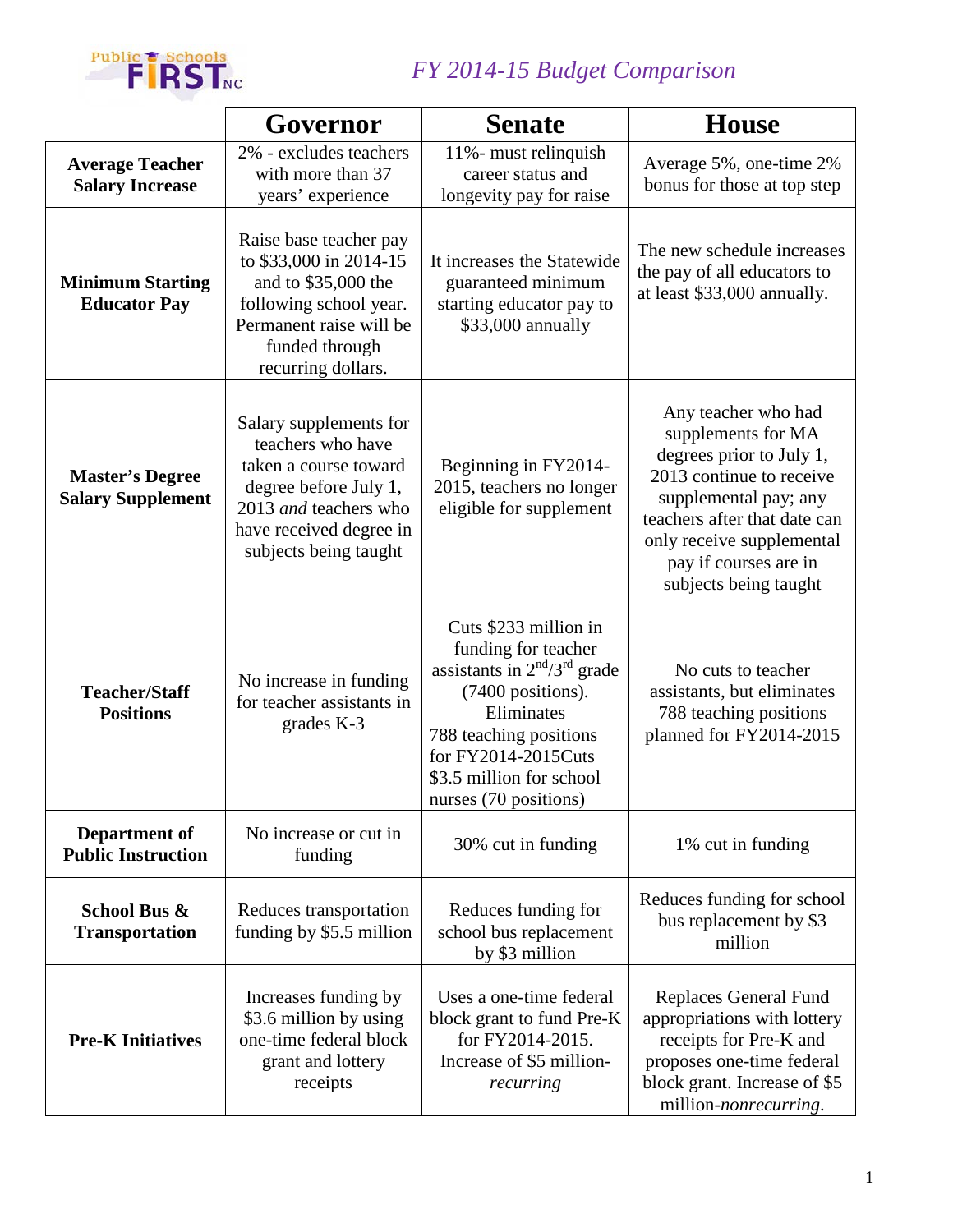

## *FY 2014-15 Budget Comparison*

| <b>Teaching Fellows</b><br>and Teach for<br>America (TFA) | No reference to<br><b>Teaching Fellows or</b><br>TFA in budget                                                                                | Declines to reinstate<br><b>Teaching Fellows and</b><br>protects TFA from any<br>budget cuts                                                                                                                                                                                                                                                                                                                                                                                                                                                                                                                    | Does include provision to<br>repeal and reinstate<br>Teaching Fellows; provides<br>funding for current "last"<br>class of Teaching Fellows);<br>protects TFA from any<br>budget cuts                                                                                                                                                                                                                                                                                                                                 |
|-----------------------------------------------------------|-----------------------------------------------------------------------------------------------------------------------------------------------|-----------------------------------------------------------------------------------------------------------------------------------------------------------------------------------------------------------------------------------------------------------------------------------------------------------------------------------------------------------------------------------------------------------------------------------------------------------------------------------------------------------------------------------------------------------------------------------------------------------------|----------------------------------------------------------------------------------------------------------------------------------------------------------------------------------------------------------------------------------------------------------------------------------------------------------------------------------------------------------------------------------------------------------------------------------------------------------------------------------------------------------------------|
| <b>Role of Lottery</b><br><b>Receipts</b>                 | Lottery receipts to pay<br>for Pre-K initiatives,<br><b>Career Pathways</b><br>Program                                                        | Projected increase in<br>funding for classroom<br>teachers from lottery                                                                                                                                                                                                                                                                                                                                                                                                                                                                                                                                         | Teacher raises will be<br>funded by a projected<br>increase in revenue from<br>the lottery with increased<br>advertisement                                                                                                                                                                                                                                                                                                                                                                                           |
| <b>Career Status</b>                                      | No direct reference to<br>career status in budget                                                                                             | Teachers must give up<br>career status to receive<br>the budgeted raise.<br>Teachers who received<br>career status by the 2013-<br>14 school year would<br>retain it (eliminates the<br>July 1, 2018 date for<br>repealing career status for<br>all teachers).<br>Continues the elimination<br>of career status for<br>teachers who did not<br>receive it by the 2013-14<br>school year. These<br>teachers would not be able<br>to access career status and<br>would have to be<br>employed through 1, 2, or<br>4 year renewable<br>contracts.<br>Has 25% rules for<br>2014-15 to determine<br>contract length. | Teachers who received<br>career status by the 2013-14<br>school year would retain it<br>(eliminates the July 1, 2018)<br>date for repealing career<br>status for all teachers).<br>Continues the elimination of<br>career status for teachers<br>who did not receive it by the<br>2013-14 school year. These<br>teachers would not be able to<br>access career status and<br>would have to be employed<br>through $1, 2$ , or 4 year<br>renewable contracts.<br>Eliminates 25%<br>requirement and funding<br>for it. |
| <b>Merit Pay or Pay</b><br>for Performance                | Appropriates \$9.8<br>million for "Career<br>Pathways," a pilot<br>program that will<br>implement a<br>performance-based<br>compensation plan | <b>Establishes "North</b><br><b>Carolina Education</b><br>Endowment Fund,"<br>which will follow a<br>performance-based<br>compensation plan.                                                                                                                                                                                                                                                                                                                                                                                                                                                                    | Appropriates \$9.8 million<br>for "Career Pathways," a<br>pilot program that will<br>implement a performance-<br>based compensation plan                                                                                                                                                                                                                                                                                                                                                                             |
| <b>Grading System for</b><br><b>Public Schools</b>        | No reference in budget                                                                                                                        | Schools graded on A-F<br>scale with school growth<br>worth 20% and<br>achievement worth 80%                                                                                                                                                                                                                                                                                                                                                                                                                                                                                                                     | School achievement scores<br>worth 20%, 80% of grade<br>for school growth-<br>reciprocal of current system                                                                                                                                                                                                                                                                                                                                                                                                           |